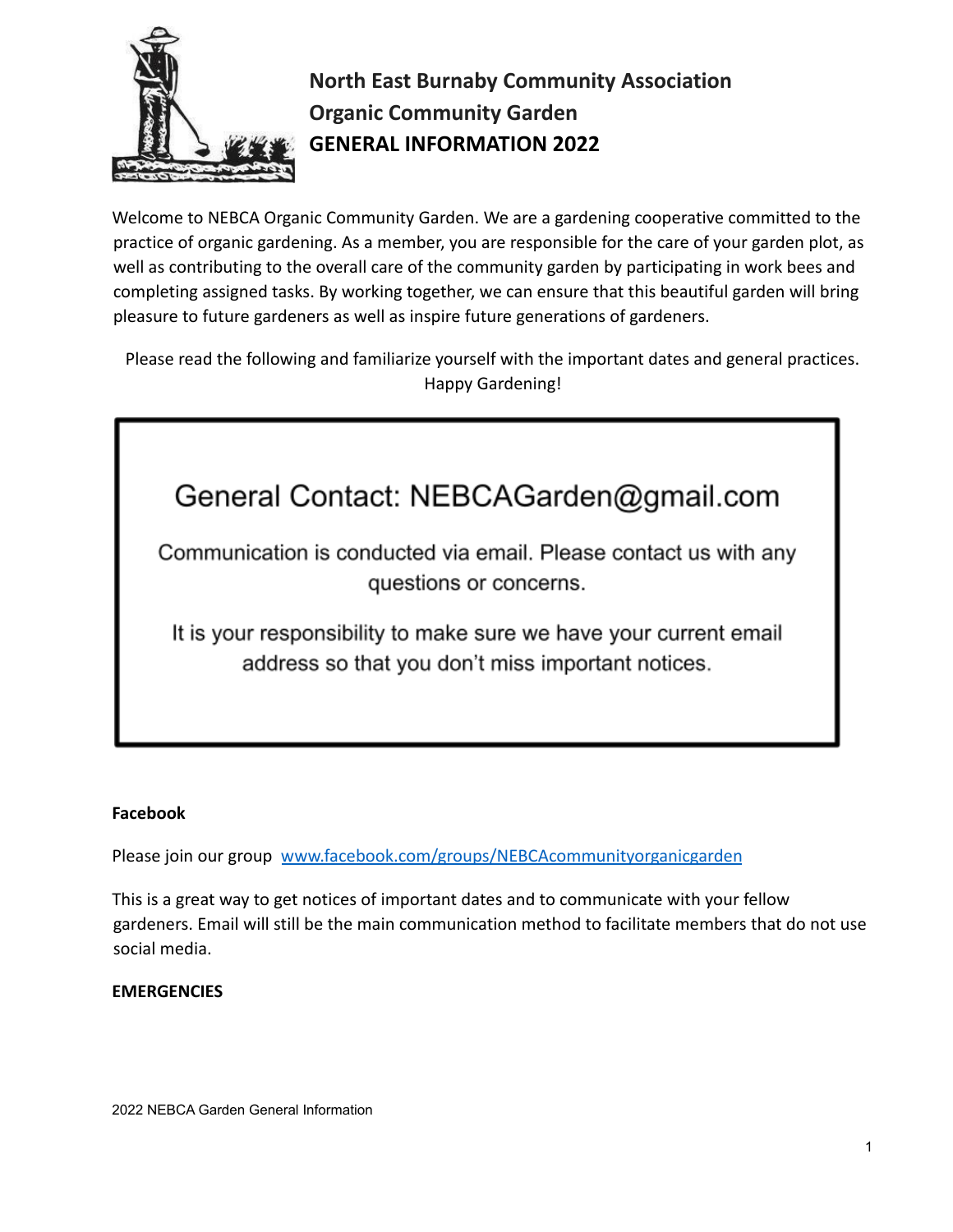Please contact 911 with any emergency that involves fire, property destruction or life-threatening situations. For non-life-threatening emergencies use the RCMP non-emergency line 604-646-9999.

# **The 2022 Administrative team**

| Role                                                         | <b>Name</b>                  |
|--------------------------------------------------------------|------------------------------|
| Chair, registration, communication, membership<br>management | Larissa Rudyak/Cathy Griffin |
| Garden Supervisor                                            | James Berkinshaw             |
| Treasurer                                                    | <b>Mylene Fortier</b>        |
| <b>School Liaison</b>                                        | Ingrid Hoff                  |
| <b>Registration Support</b>                                  | <b>Grace Burns</b>           |
| <b>Work Bee Coordinator</b>                                  | Nicole Veronneau             |
| Front/Flower/Herb Coordinator                                | Anna Berke                   |
| <b>Vegetation Coordinator</b>                                | <b>Rachel Parkinson</b>      |
| Member at Large                                              | <b>Yves Emond</b>            |

Please remember when communicating with the Administrative Team that they are all volunteers who are donating their time to ensure everyone has a rewarding gardening experience.

# **What is a Community Garden?**

A community garden is a shared green space that is maintained collectively by its members for their use and enjoyment. Gardeners grow food, herbs and flowers, share knowledge with each other and the community and enhance the quality of urban life.

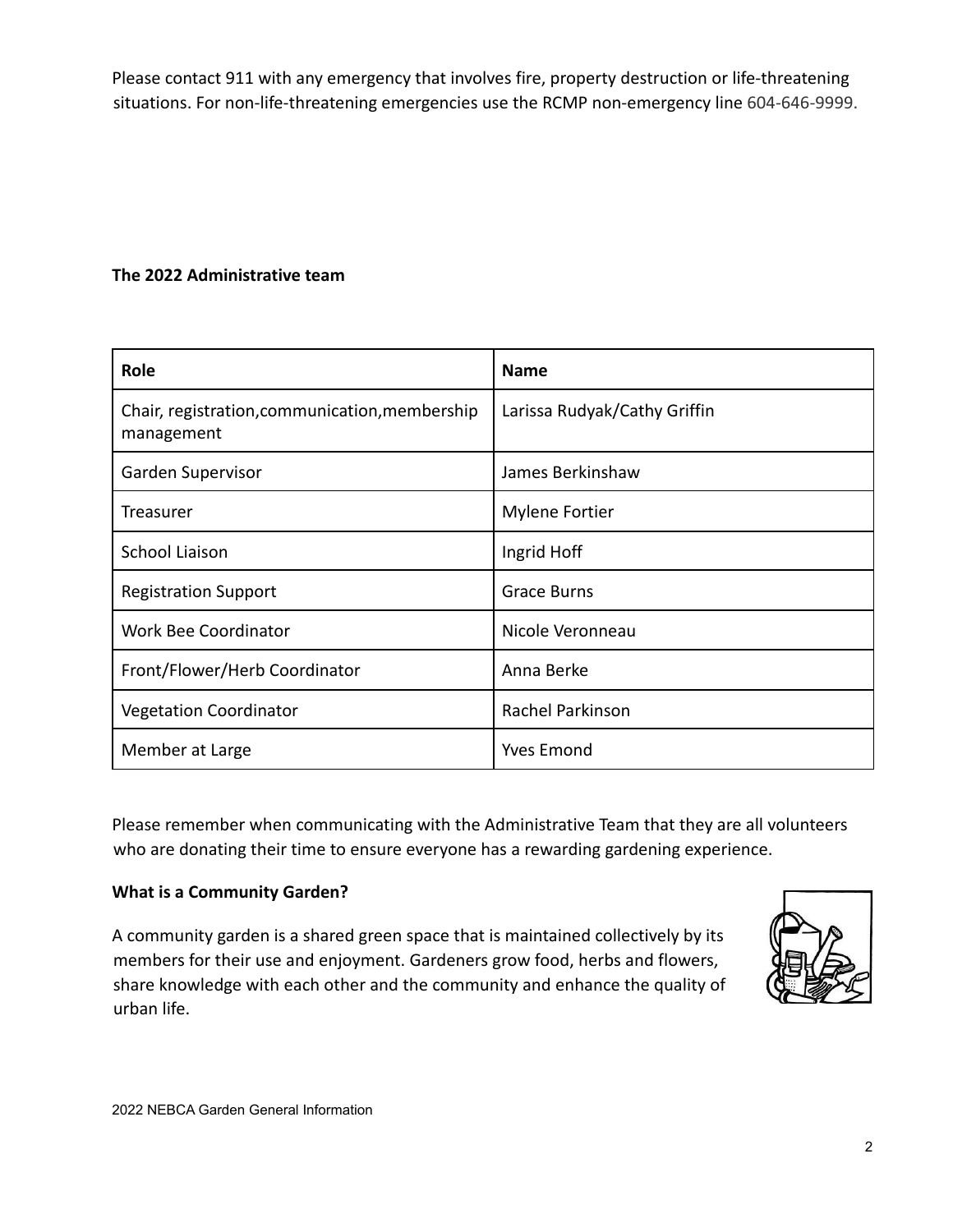#### Community Gardens

- Provide you with the opportunity to grow your own organic produce
- Improve the quality of life for people in and around the garden
- Stimulate social interaction
- Beautify the neighbourhood
- Create opportunities for recreation, exercise and education
- Preserve green space
- Provide opportunities for intergenerational and cross-cultural connections
- Create a benefit for pollinators species

#### **Members Benefits**

You will be provided with your own plot of rich soil in which to grow your own food. You may plant your plot as you wish, provided that is within the parameters of the garden rules and regulations.

You will have full access to the shed and the tools therein, provided you return tools to the shed after use and do not take them home.

You will be provided with soil, compost and manure free of charge at the beginning of the season. Later in the season, you may order straw mulch, also free of charge. Special soil amendments, such as sea soil or other organic amendments are too expensive to provide to all the members, so if you want those products, you will have to purchase them.

You have access to the shared plots, such as the herb garden.

You will be entitled to a discount of 10% at GardenWorks. Please request the account number if you are interested.

# **Herb and Flower Beds**

Members may help themselves to any of the herbs in the herb garden, but please avoid taking flowers from the perennial garden. The flowers in these beds, in addition to adding colour and beauty, are a key resource for pollinators.

# **Plots and Fees**

Plot fees for 2022 are \$35 per plot for all plot types. All members are sent an annual letter asking if they wish to renew. If a gardener chooses not to renew, the gardener must email [nebcagarden@gmail.com](mailto:nebcagarden@gmail.com) so the plot can be reallocated.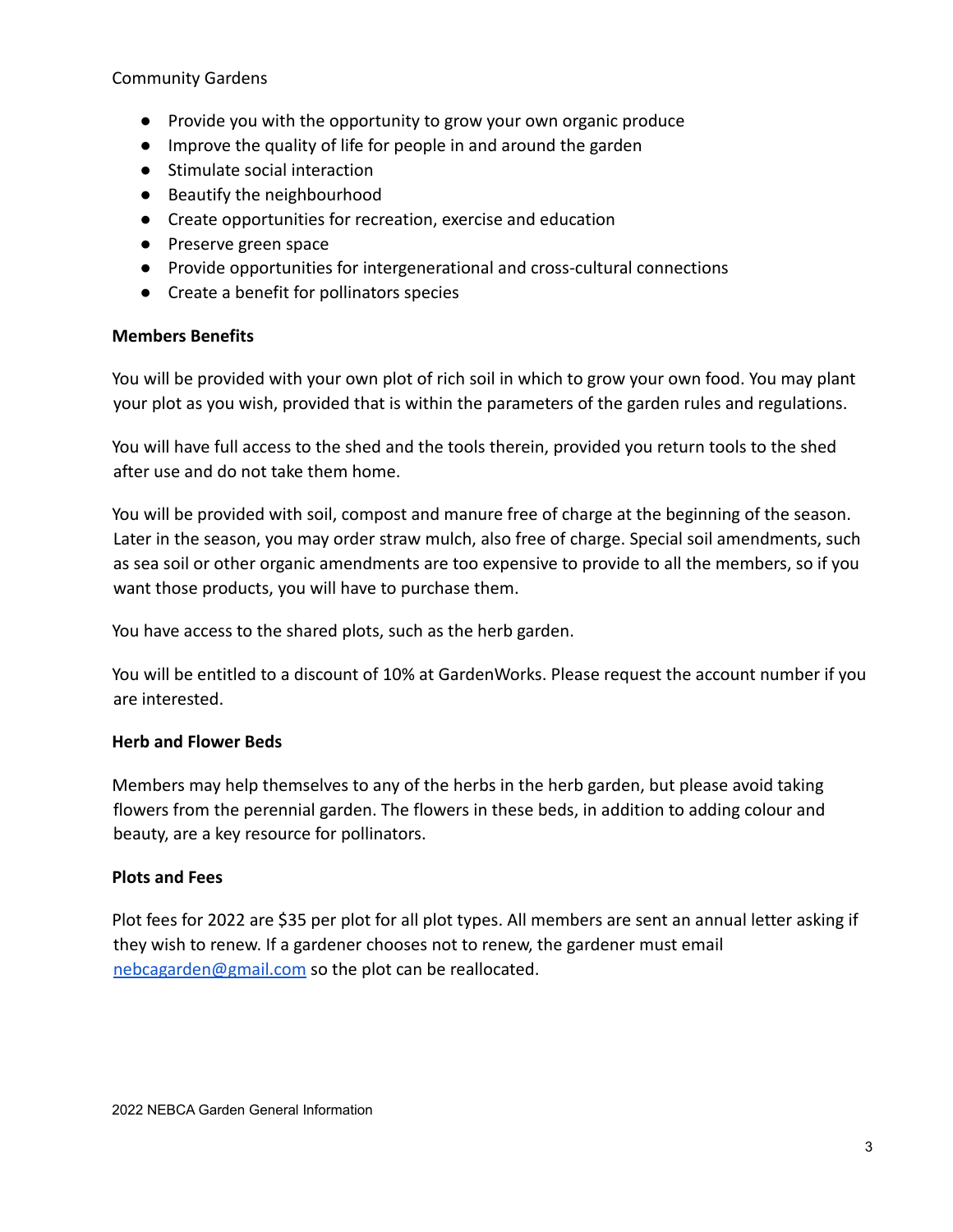For 2022, members must renew and register their plot between Tuesday February 15 and Tuesday February 23.

If the Administration Team has not seen your registration by the midpoint of the registration period, they will reach out to remind you. Plots not registered by the deadline will return to general inventory and offered to new members from our waiting list.

New members from our waitlist will be given priority on plots that become available after registration. The waitlist will be entirely cleared before making any existing plots available to current members.

New members are entitled to one plot in their first year. If they maintain their plot and fulfill their community hours and work bee obligations, they can apply for an additional plot once the waitlist has been cleared.

Members may request to exchange their plots for other available plots during registration, but may not increase the number of their plots until new members have had an opportunity to acquire one plot.

Those members who have in excess of four plots have been grandfathered into the current policy. If these plots are given up for any reason, they will then be split up and return to the general inventory in order to be distributed to new members.

#### **Soil and Compost**

In a typical season, we have one delivery of soil and compost during Spring Break. Members are allowed to take one wheelbarrow full of each per plot to maintain the health and level of soil in your garden. Once every gardener has had a chance to take their share, members will be notified if there is extra soil or compost available.

Straw mulch will also be ordered if a sufficient number of members request it. However, only enough will be ordered to distribute to the requesting members.

# **Co-Gardening**

Members may have one registered co-gardener with whom they share their plot. The co-gardener will have the combination to the shed and can work in the garden alone. Co-gardeners must be identified at registration and their contact information provided.

Subletting your plot is not allowed. A member who is found to be subletting their plot will forfeit their plot and their membership, as well as their current plot fee immediately.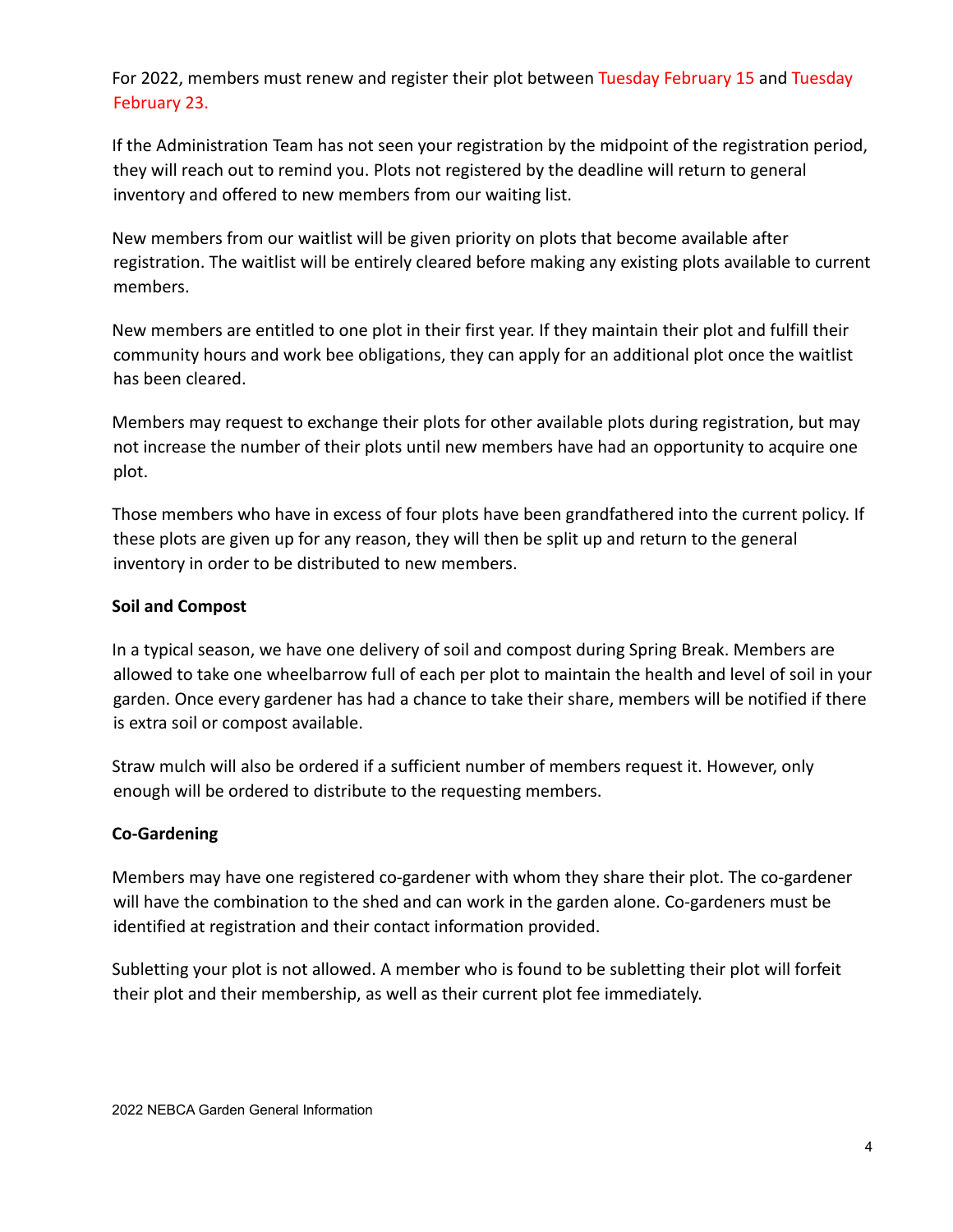You are encouraged to appoint a co-gardener if you foresee a problem with fulfilling your membership obligations. Having a co-gardener who will take over your task assignment or work bee commitment, may prevent you from having to forfeit your plot.

Co-gardeners do not inherit the garden plot if a member leaves. The co-gardener must have been a member in good standing for a minimum of one year, and to have shown themselves to be a responsible gardener who participates in group tasks. Otherwise, they will go on the waitlist.

#### **General Maintenance Tasks**

Each gardener is expected to contribute a minimum of 5 hours of work per season per plot. This includes one 2.5-hour work bee and another 2.5 hours on the assigned tasks laid out in the registration form. Those members with multiple plots will be expected to complete additional tasks in relation to how many plots they have. This is to make sure all garden maintenance is covered fairly. Currently, we have a low garden to gardener ratio and insufficient numbers to cover all tasks.

The Administration Team will be in touch with members who have signed up for tasks and explain the responsibilities to you, as well as monitor task assignments throughout the season.

# **Benefits of Mulching**

Mulch not only beautifies planting beds with an attractive layer of material over bare soil, but it also has several positive benefits: adding nutrients to the soil, making garden maintenance easier while improving the health of your plants, protecting your plants from extreme heat and helping the soil retain water. Organic mulching materials, like straw, wood chips, leaves and grass clippings, offer the greatest benefits

We will notify members when we plan to place an order for straw mulch so that you can indicate whether you would like to be included in the order. We will only order enough for those gardeners who have indicated they want some.

# **Preventing theft in the Garden**

Unfortunately, all community gardens seem to suffer from a certain amount of theft. We'd love to hear any ideas you might have for preventing theft in our garden. Here are some of the most popular ideas from other garden sites

The best way to prevent theft in the garden is by knowing your neighbours. Introduce yourself to your fellow gardeners

Greet and question unfamiliar visitors. Would-be thieves hate a place where people talk to them. Ask if they are interested in joining the garden, or have an interest in community gardens.